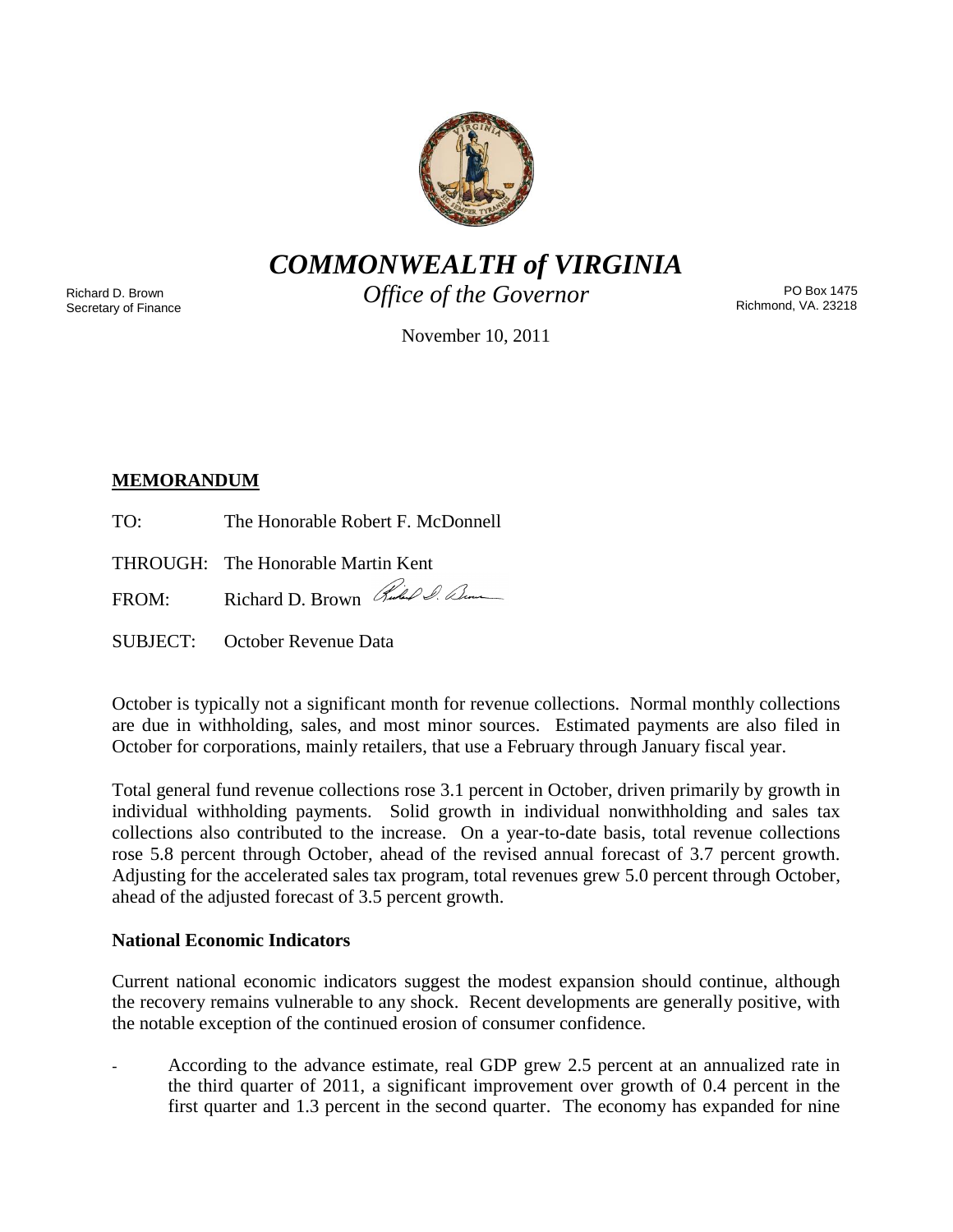consecutive quarters, and third quarter real GDP exceeded its prerecession peak in the fourth quarter of 2007.

- Labor market activity remained sluggish in October. Payroll employment gained only 80,000 jobs, although August and September gains were revised up by a total of 102,000 jobs. Employment in professional and business services, leisure and hospitality, and health care continued to grow, while government employment continued its downward trend.
- The economy is not creating enough jobs to bring the unemployment rate down. In October, the unemployment rate fell only 0.1 percentage point to 9.0 percent.
- Initial claims for unemployment fell by 9,000 to 397,000 during the week ending October 29, while the four-week moving average fell from 407,000 to 405,000. The drop below the 400,000 threshold is a significant improvement, and is the lowest level of initial claims since late September.
- The Conference Board's index of leading indicators rose 0.2 percent in September, its fifth consecutive monthly increase. Five of the ten components of the index rose in September, with an increase in the interest rate spread driving the gain. The rise in the index is consistent with a continuing recovery.
- The Conference Board's index of consumer confidence plunged again in October, falling 6.6 points to 39.8, comparable to levels seen in the midst of the recession. Both the expectations and present situation components declined in October. The index has dropped nearly 20 points in the last three months and 32 points from its peak in February.
- Conditions in the manufacturing sector weakened in October as the Institute of Supply Management index fell from 51.6 to 50.8. Although it has remained above the expansionary threshold of 50.0 for twenty-seven consecutive months, the index has been on a downward trend.
- The CPI rose 0.3 percent in September from the previous month and stands 3.9 percent above September of last year. Core inflation (excluding food and energy prices) rose 0.1 percent in September, and has increased 2.0 percent from September 2010.
- The Federal Reserve announced at its November meeting that it will keep the federal funds rate target unchanged at 0.0 to 0.25 percent.

## **Virginia Economy**

In Virginia, job growth has slowed significantly from its modest pace earlier in the year. Payroll employment rose 0.2 percent in September from September of last year. In Northern Virginia, employment was flat, Hampton Roads fell 0.7 percent, and Richmond-Petersburg fell 1.3 percent in September. The unemployment rate in the Commonwealth fell from 6.5 percent to 6.4 percent, and is 0.1 percentage point below September 2010.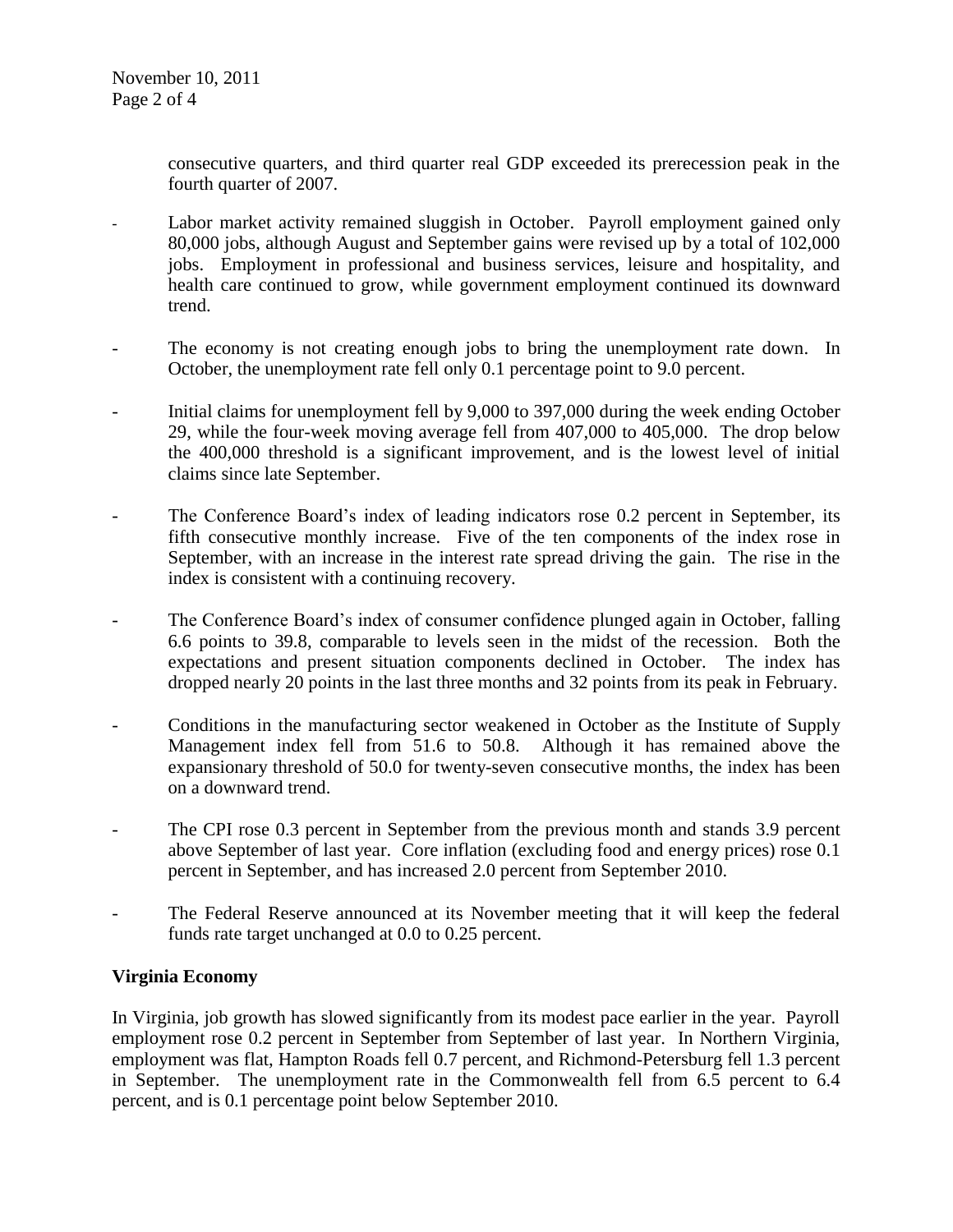November 10, 2011 Page 3 of 4

The Virginia Leading Index fell 0.2 percent in September, following a 0.3 percent decline in August. The U.S. leading index and building permits increased in September and initial claims for unemployment fell. Future employment and auto registrations declined. The Leading Index rose in September for eight of the eleven major metro areas. The index fell in Richmond, Hampton Roads, and Bristol.

### **October Revenue Collections**

Total general fund revenue collections rose 3.1 percent in October, driven primarily by growth in individual withholding payments. Solid growth in individual nonwithholding and sales tax collections also contributed to the increase. On a year-to-date basis, total revenue collections rose 5.8 percent through October, ahead of the revised annual forecast of 3.7 percent growth. Adjusting for the accelerated sales tax program, total revenues grew 5.0 percent through October, ahead of the adjusted forecast of 3.5 percent growth.

*Net Individual Income Tax (66% of general fund revenues)*: Through October, collections of net individual income tax rose 6.6 percent from the same period last year, ahead of the annual estimate of 3.9 percent growth. Performance in each component of individual income tax is as follows:

*Individual Income Tax Withholding (64% of general fund revenues)*: Collections of payroll withholding taxes rose 5.3 percent in October. Year-to-date, withholding collections grew 4.3 percent compared with the same period last year, ahead of the projected annual growth rate of 3.4 percent.

*Individual Income Tax Nonwithholding (14% of general fund revenues)*: October is typically not a significant month for nonwithholding collections. Year-to-date collections through October were \$410.9 million compared with \$352.9 million over the same period last year, an increase of 16.5 percent and well ahead of the annual estimate of 2.1 percent growth.

*Individual Income Tax Refunds*: Through October, TAX issued \$163.5 million in refunds compared with \$184.1 million last year, an 11.2 percent decline, compared with the revised annual estimate of a 0.9 percent decline.

*Sales Tax (20% of general fund revenues)*: Collections of sales and use taxes, reflecting September sales, rose 2.9 percent in October. On a year-to-date basis, collections have risen 6.0 percent, compared with the annual estimate of 3.4 percent growth. The strong year-to-date growth is due to the partial repeal of the accelerated sales tax program, which ended the participation of numerous small dealers. Adjusting for this legislation, sales tax collections have grown by 2.1 percent year-to-date, lagging the economic-base forecast of 2.5 percent.

*Corporate Income Tax (5% of general fund revenues)*: October collections in this source include estimated payments from corporations with a February through January fiscal year, including many retailers. Collections of corporate income tax fell in October, as a large amount